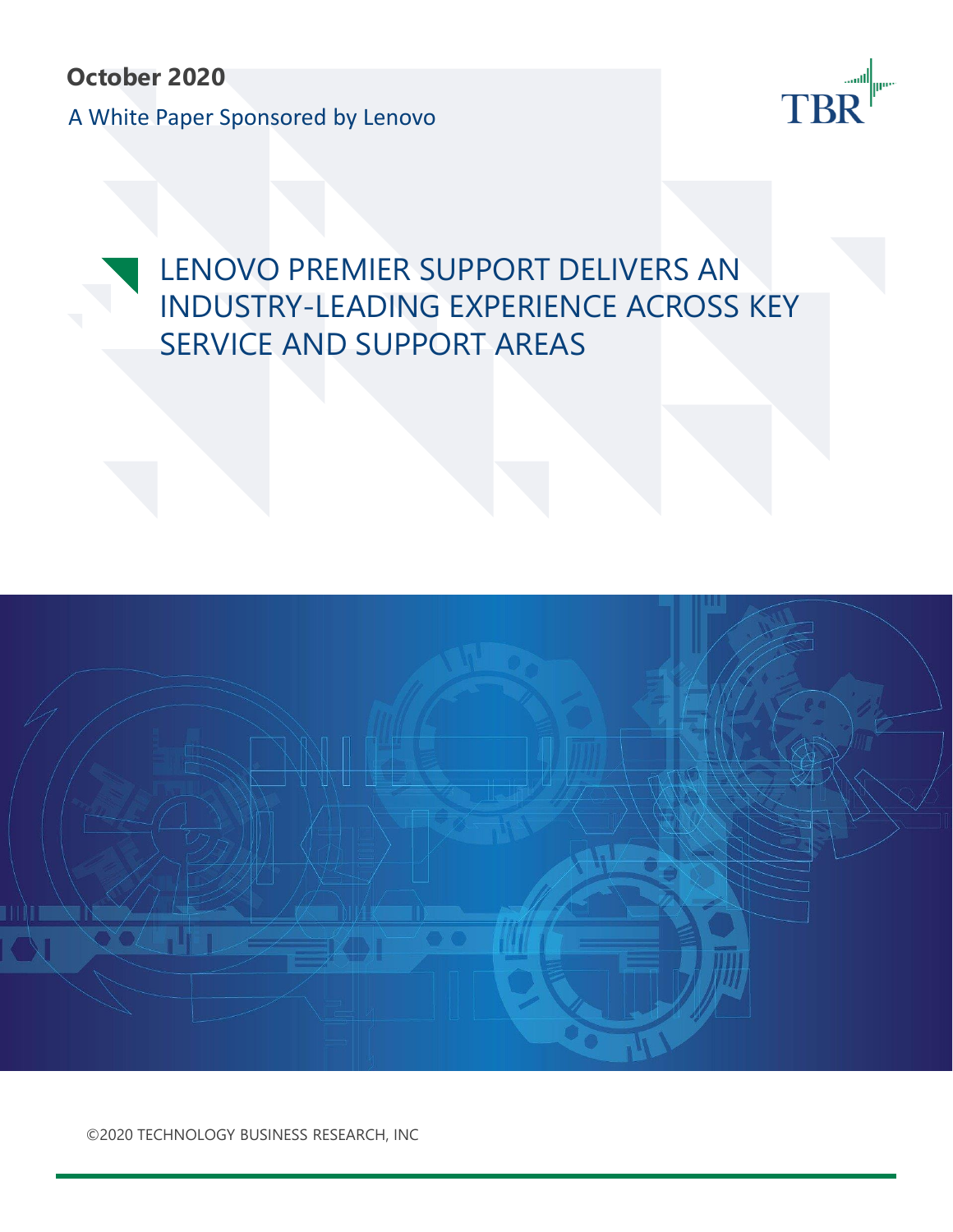## **INTRODUCTION: WHY DO COMPANIES CHOOSE PREMIUM PC SUPPORT?**

IT organizations have evolved significantly in recent years, taking on increasing responsibility for enabling business agility, innovation and transformation. The ability to support major business initiatives requires a shift in IT team roles and prioritization, with less time to focus on managing infrastructure and more time dedicated to innovation. On top of the IT organization's transformation initiatives, COVID-19 brought a new set of responsibilities to IT teams as they were suddenly faced with adapting to new business challenges while accommodating an increasingly dispersed workforce.

In March 2020, TBR completed research commissioned by Lenovo focused on benchmarking the premium support experience offered by leading global PC vendors. According to TBR's research, companies are turning to premium PC support offerings to address the following challenges:

- **ENHANCING USER EXPERIENCE:** Avoiding costly employee downtime is critical to maximizing productivity. If downtime does occur, speed of resolution is key to maintaining positive user experiences.
- **SAVING INTERNAL IT TIME:** IT teams need to resolve issues quickly without long wait times or escalating through multiple levels of support technicians.
- **PROVIDING STRONG TECHNICAL EXPERTISE:** IT teams seek support partners that understand their business and have the technical expertise to resolve issues on the first contact.

In short, IT organizations are turning to premium PC support offerings that deliver a strong user experience and reduce the support burden of internal IT teams that are increasingly focused on overcoming business challenges and fostering innovation. After completing the premium support benchmarking research, TBR found that Lenovo's Premier Support is meeting customer expectations for support experience and outcomes while providing strong satisfaction compared to competing premium PC support options.

## **THE RESULTS: TBR'S RESEARCH INDICATES LENOVO PREMIER SUPPORT OFFERS A LEADING PREMIUM PC SUPPORT EXPERIENCE**

TBR research showed that Lenovo is the leading vendor in premium PC support service satisfaction, which highlights Lenovo's ability to address the key customer challenges solved by premium support: enhancing user experience, saving internal IT time and providing strong technical expertise. Lenovo met or exceeded the competitor average satisfaction for 20 of the 21 attributes TBR included in the study, with Lenovo Premier Support customers reporting significantly higher satisfaction with resolution on the first contact and proactive support.

Beyond delivering strong PC support satisfaction, Lenovo customers indicated that Premier Support impacts their purchase decisions, including their selection of Lenovo over other PC vendors, and offers better support technician capabilities than previous support offerings used. Ultimately, these attributes led to 91% of Lenovo Premier Support customers stating they plan to purchase the service again.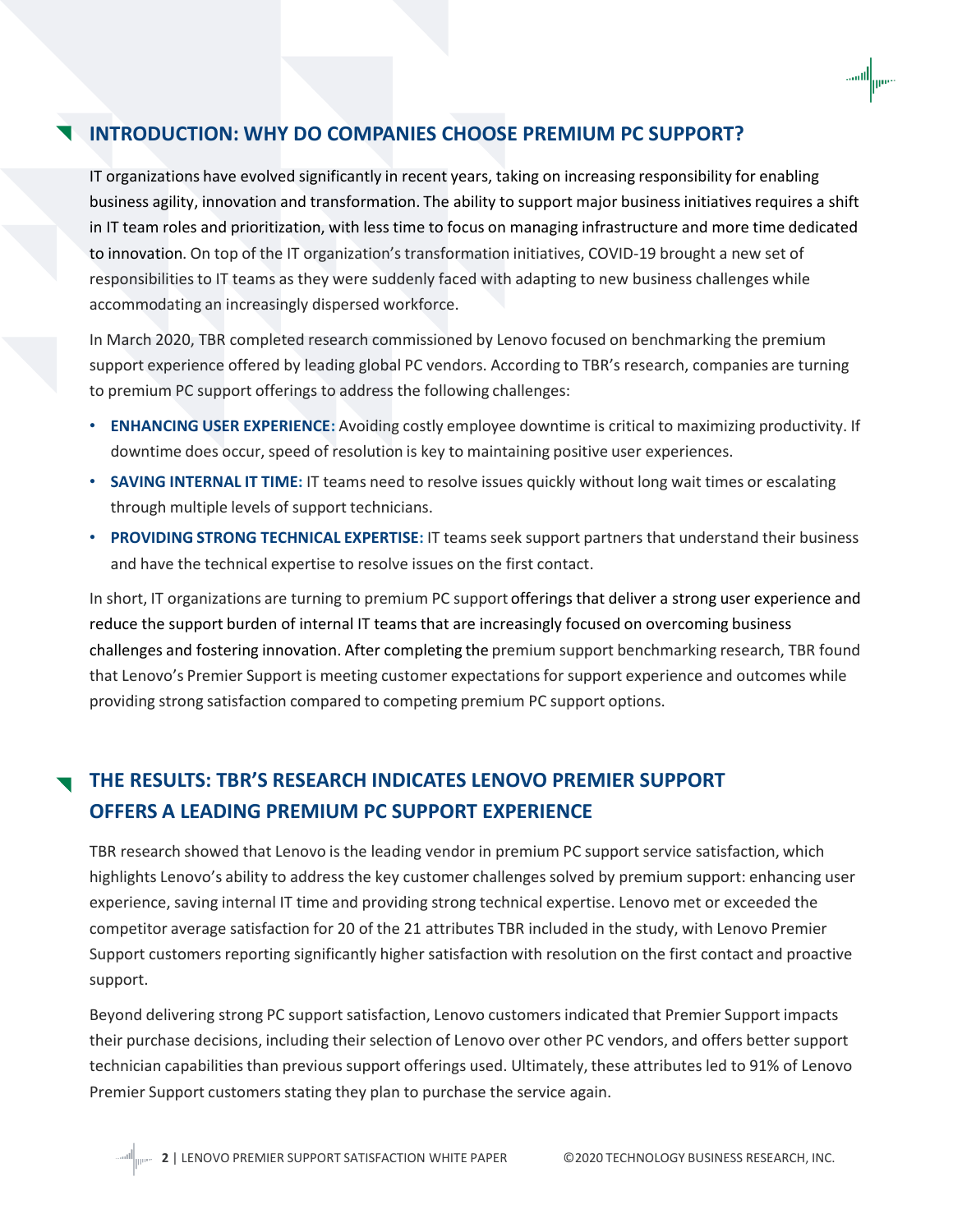| LENOVO PREMIER SUPPORT: PERFORMANCE SUMMARY                                                                                                                                                              |                                                                                                                                                                                                                                                                                                                                      |
|----------------------------------------------------------------------------------------------------------------------------------------------------------------------------------------------------------|--------------------------------------------------------------------------------------------------------------------------------------------------------------------------------------------------------------------------------------------------------------------------------------------------------------------------------------|
| <b>LENOVO PERFORMANCE</b>                                                                                                                                                                                | <b>KEY TAKEAWAY</b>                                                                                                                                                                                                                                                                                                                  |
| <b>KEY DECISION FACTOR</b>                                                                                                                                                                               |                                                                                                                                                                                                                                                                                                                                      |
| 85% of Lenovo Premier Support customers felt<br>the support package was influential in their<br>decision to choose Lenovo over another PC<br>vendor.                                                     | Premium PC support offerings provide an enhanced<br>experience through upgraded features. Technical support is<br>a key consideration when choosing PCs as it plays a critical<br>role in minimizing downtime, enhancing end-user<br>experience and productivity, and minimizing IT labor.                                           |
| $\Gamma$ LEADING SATISFACTION                                                                                                                                                                            |                                                                                                                                                                                                                                                                                                                                      |
| Lenovo Premier Support satisfaction was rated<br>significantly higher than peers' premium PC<br>support in:<br>Resolution on the first contact<br>Proactive support<br>System loaner program*            | The high level of satisfaction among Lenovo's Premier<br>Support customers demonstrates the company's ability to<br>connect IT staff with the right technician to get problems<br>solved quickly and without the need for repeated contact,<br>limiting the frustration of both IT staff and employees<br>when something goes wrong. |
| <b>ELEVATED EXPERIENCE</b>                                                                                                                                                                               |                                                                                                                                                                                                                                                                                                                                      |
| 65% of Lenovo Premier Support customers<br>indicated the support technicians' knowledge<br>and ability are better or significantly better<br>than those of other PC support offerings they<br>have used. | Lenovo Premier Support customer satisfaction is evident in<br>respondents' perception of an elevated support<br>experience. Most customers believe their current<br>experience exceeds that of other PC support offerings they<br>have used.                                                                                         |
| $\star$ LOYAL CUSTOMER BASE                                                                                                                                                                              |                                                                                                                                                                                                                                                                                                                                      |
| 91% of customers would buy Lenovo<br>Premier Support again.<br>88% would recommend Premier Support to<br>a peer.                                                                                         | The ultimate measure of satisfaction is customer loyalty,<br>the degree to which customers are willing to buy again<br>from the vendor or recommend it to a peer. Lenovo's high<br>level of customer satisfaction helps generate strong loyalty<br>scores among customers.                                                           |
| LENOVO PREMIER SUPPORT CUSTOMER FEEDBACK                                                                                                                                                                 |                                                                                                                                                                                                                                                                                                                                      |
| "I am highly satisfied with Lenovo Premier Support because we get to contact support through a dedicated<br>hotline and the technical support provided on-site was excellent." - CTO, Retail             |                                                                                                                                                                                                                                                                                                                                      |

*"With Lenovo Premier Support, it's easy to resolve problems and we don't need to wait a long time."* **— IT Director, Industrial Manufacturing**

*"They are very reliable, and they provide worthwhile service. It's always great when a company takes pleasure in helping you solve your issues."* **— IT Manager, Software Firm**

*"Lenovo Premier Support provides comprehensive hardware and software support [with] skilled and experienced Lenovo technicians."* **— IT Manager, Consulting**

*"Premier Support has allowed us to solve the contingencies with the management of IT equipment, which in turn allows us to provide quality service and prompt response to our customers."* **— CIO, Financial Services**

#### \*Not available in all markets.

**|||⊪™ 3 | LENOVO PREMIER SUPPORT SATISFACTION WHITE PAPER © 2020 TECHNOLOGY BUSINESS RESEARCH, INC.**